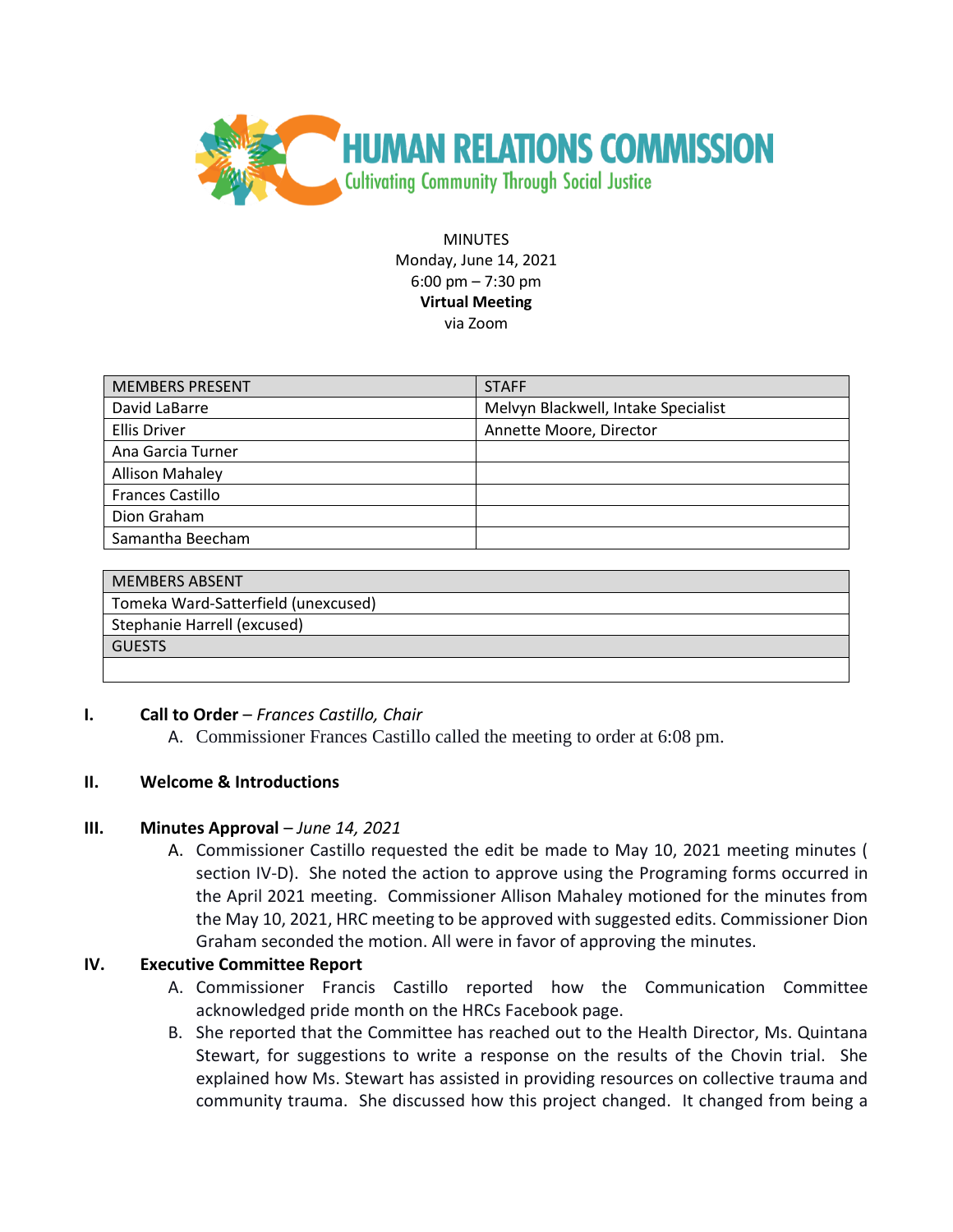response to the trial to address the community and how to work through trauma. The Communication Committee will head this initiative.

- C. Commissioner Castillo discussed the HRC retreat and proposed a virtual work session versus a typical retreat working onboard cohesion. HRC members were in favor of this retreat tactic. HRC members agreed to develop about three (3) Board of County Commissioners (BOCC) recommendations from the HRC's virtual work session.
- D. Commissioner Castillo listed the HRC's 2021 programs and initiates so far and expressed Kudos to the HRC.

## **V. County Updates**

- A. Ms. Moore announced June 15, 2021, the BOCC will review the Orange County-wide Racial Equity Plan framework and provide. She explained that all Orange County jurisdictions will have their boards review the Racial Equity Plan over the next few weeks. She also announced, the BOCC will recognize Pride Month at their meeting tonight.
- B. Ms. Moore discussed the Eviction Diversion Program and the position of "Expediter" that the BOCC has approved funding. She informed the HRC how the positon will help divert residents to other resources in effort to prevent residents from facing eviction crises.
- C. Ms. Moore informed the HRC of the contract hire of a digital marketer, in order to raise the status of the HRC and the department on social media.

# **VI. HRC Events & Committee Reports**

- A. Committee Reports
	- 1. Commissioner David LaBarre provided a status report on the Pauli Murray Carolina K-12 initiative on behalf of the Communication Committee. He noted that his last contact with Kristy of Carolina K-12 was the two instructors would be the only expense for the HRC. He noted how HR&R staff has assisted with getting the appropriate forms to Orange County finance to set up vendors. Commissioner LaBarre reported he and Commissioner Harrell met last week and briefly discussed the collective trauma initiative and decided they needed to get more information on collective trauma. Commissioner Castillo will forward the Communication committee the email of information on collective trauma she received from Ms. Quintana Stewart. The Communication Committee will look to get some insight from Ms. Stewart.
	- 2. Commissioner Ana-Garcia Turner reported on the Board Diversity Committee. She explained they have not met in some time, but the last consensus was to modify a few of the questionnaire questions and get with HR&R staff to distribute them. They are hoping to get better data that may create statements. She noted how the Committee will be looking to schedule a meeting soon. Commissioner Dion Graham noted how the diversity of the advisory boards correlated with the County's demographics. He suggested that a high diversity may be amongst a small number of boards. Those statistics need to be analyzed because there may be many advisory boards that have little diversity. HE explained how those statistics are the ones they would like to have validated. The Committee hopes to have recommendations by October 2021.
	- 3. Commissioner Mahaley provided updates on behalf of the Community Book Read committee. The Committee has decided to have the event on October 17, 2021.